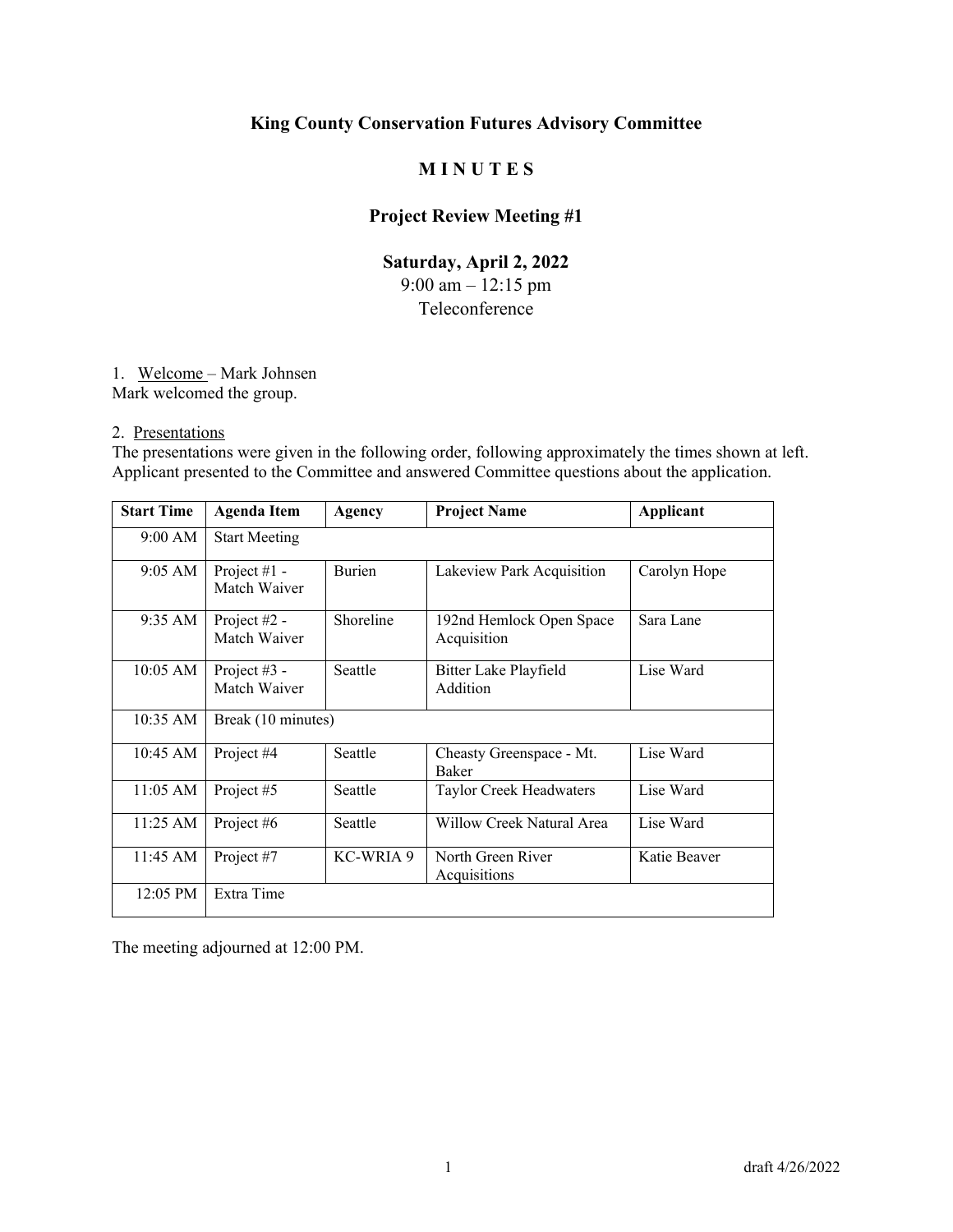# **Saturday, April 2, 2022**

Teleconference

#### **Attendance**

| Steve Abel           |                 | <b>Conservation Futures Advisory Committee</b> |
|----------------------|-----------------|------------------------------------------------|
| Dre Avila            | $\zeta$ $\zeta$ | 66                                             |
| Tiffany Chan         | $\mbox{\bf 6}$  | $\mbox{\bf 6}$                                 |
| Niesha Fort          | $\mbox{\bf 6}$  | $\mbox{\bf 6}$                                 |
| Catherine Gockel     | $\zeta$ $\zeta$ | $\zeta \, \zeta$                               |
| Yoshiko Grace Matsui | 66              | 66                                             |
| Molly Graham         | $\zeta$ $\zeta$ | $\mbox{\bf 6}$                                 |
| Leah Grant           | 66              | 66                                             |
| Mark R. Johnsen      | $\zeta$ $\zeta$ | $\zeta$ $\zeta$                                |
| Amanda León          | $\zeta$ $\zeta$ | $\zeta \zeta$                                  |
| Keith Livingston     | 66              | 66                                             |
| Chuck Paulsen        | 66              | 66                                             |
| Samuel Rapoport      | 66              | 66                                             |
| Jen Syrowitz         | $\mbox{\bf 6}$  | 66                                             |

Ingrid Lundin, King County DNRP Anjali Fisher, " Heather Ahndan, Laura Casey, pending CFAC appointee

Michelle Benetua, Open Space Equity Cabinet<br>Sarnashea Evans Sarneshea Evans,  $\frac{a}{a}$ Jill Kong,

Carolyn Hope, Burien Sara Lane, Shoreline Kirk Peterson, Shoreline Nathan Daum, Shoreline Nickolas Borer, Shoreline

Lise Ward, Seattle Katie Beaver, King County DNRP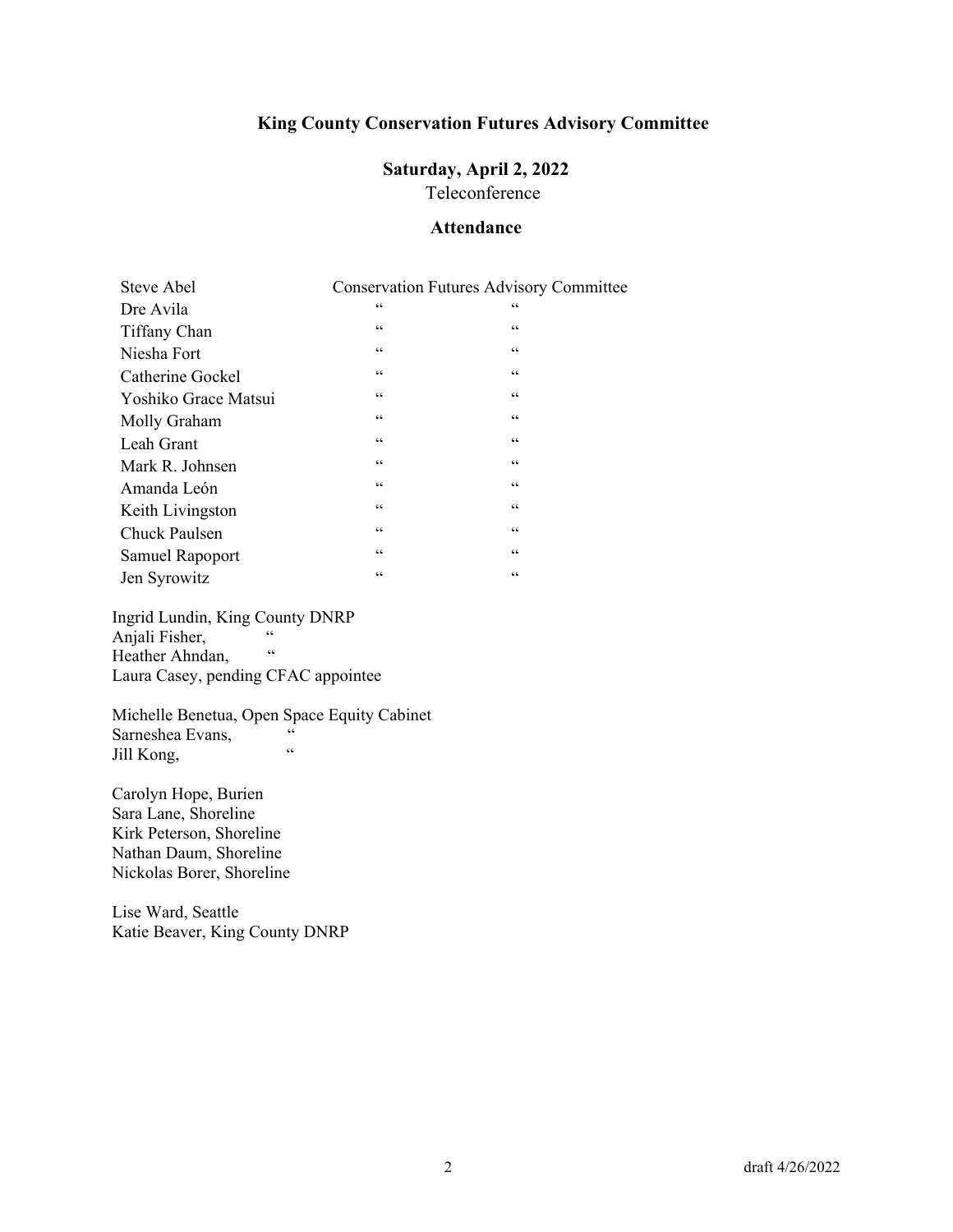# **M I N U T E S**

# **Project Review Meeting #2**

# **Wednesday, April 6, 2022**   $4:00 - 6:00$  pm Teleconference

#### 1. Welcome – Mark Johnsen

Mark welcomed the group.

#### 2. Presentations

The presentations were given in the following order, following approximately the times shown at left. Applicant presented to the Committee and answered Committee questions about the application.

| <b>Start Time</b> | <b>Agenda Item</b>   | Agency     | <b>Project Name</b>                                             | Applicant                                            |
|-------------------|----------------------|------------|-----------------------------------------------------------------|------------------------------------------------------|
| $4:00 \text{ PM}$ | <b>Start Meeting</b> |            |                                                                 |                                                      |
| $4:05$ PM         | Project #1           | Kent       | Clark Lake Park                                                 | Brian Levenhagen                                     |
| 4:25 PM           | Project #2           | KC-WRIA 8  | Bear Creek Conservation Paradise<br>Lake                        | Denise Di Santo                                      |
| 4:45 PM           | Project #3           | KC-WRIA 8  | Evans Creek Conservation Corridor<br>and Agricultural Easements | Denise Di Santo<br>(Ted Sullivan)                    |
| 5:05 PM           | Project #4           | KC-WRIA 8  | Evans Creek Nelson (Gunshy)<br>Acquisition                      | Denise Di Santo<br>(Ted Sullivan,<br>Michael Murphy) |
| 5:25 PM           | Project #5           | $KC$ -Farm | May Creek Farmland                                              | Michael Murphy &<br>Ted Sullivan                     |
| 5:45 PM           | Extra Time           |            |                                                                 |                                                      |

The meeting adjourned at 6:00 PM.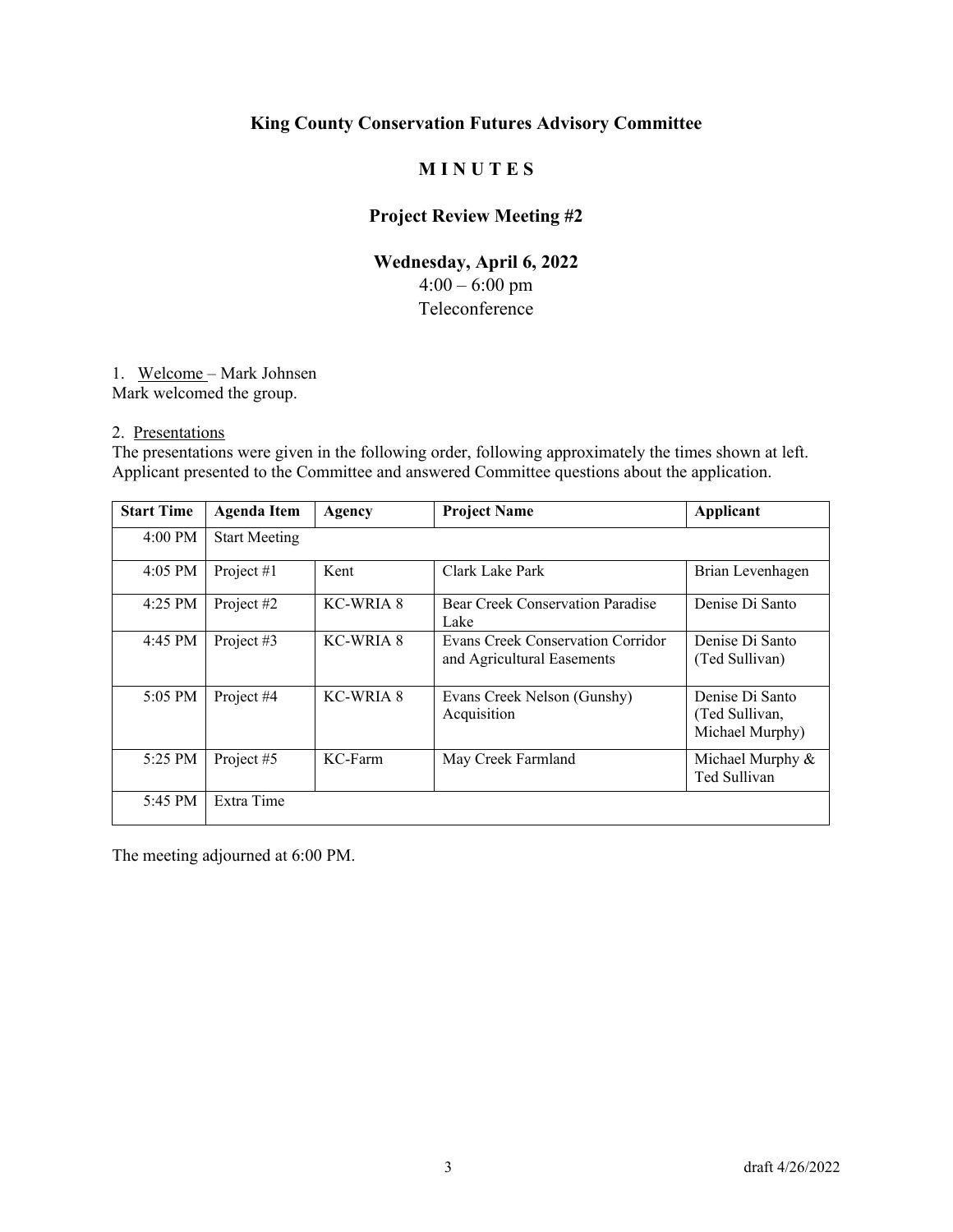# **Wednesday, April 6, 2022**

Teleconference

#### **Attendance**

| Tiffany Chan         |                      | <b>Conservation Futures Advisory Committee</b> |
|----------------------|----------------------|------------------------------------------------|
| Niesha Fort          | $\zeta$ $\zeta$      | 66                                             |
| Catherine Gockel     | $\zeta$ $\zeta$      | $\zeta$ $\zeta$                                |
| Yoshiko Grace Matsui | $\zeta$ $\zeta$      | $\zeta$ $\zeta$                                |
| Molly Graham         | $\mbox{\bf 6}$       | $\zeta \zeta$                                  |
| Leah Grant           | $\mbox{\bf 6}$       | 66                                             |
| Nancy Huizar         | $\mbox{\bf 6}$       | $\zeta \zeta$                                  |
| Mark R. Johnsen      | $\mbox{G}\,\mbox{G}$ | $\zeta \zeta$                                  |
| Amanda León          | $\mbox{\bf 6}$       | $\zeta \zeta$                                  |
| Keith Livingston     | $\mbox{\bf 6}$       | $\zeta \zeta$                                  |
| Chuck Paulsen        | $\mbox{\bf 6}$       | $\mbox{\bf 6}$                                 |
| Jen Syrowitz         | 66                   | 66                                             |

Ingrid Lundin, King County DNRP Linda Holecek, Laura Casey, pending CFAC appointee

Brian Levenhagen, City of Kent Denise Di Santo, King County DNRP Michael Murphy,  $\frac{6}{100}$   $\frac{40}{100}$   $\frac{1}{100}$ Ted Sullivan,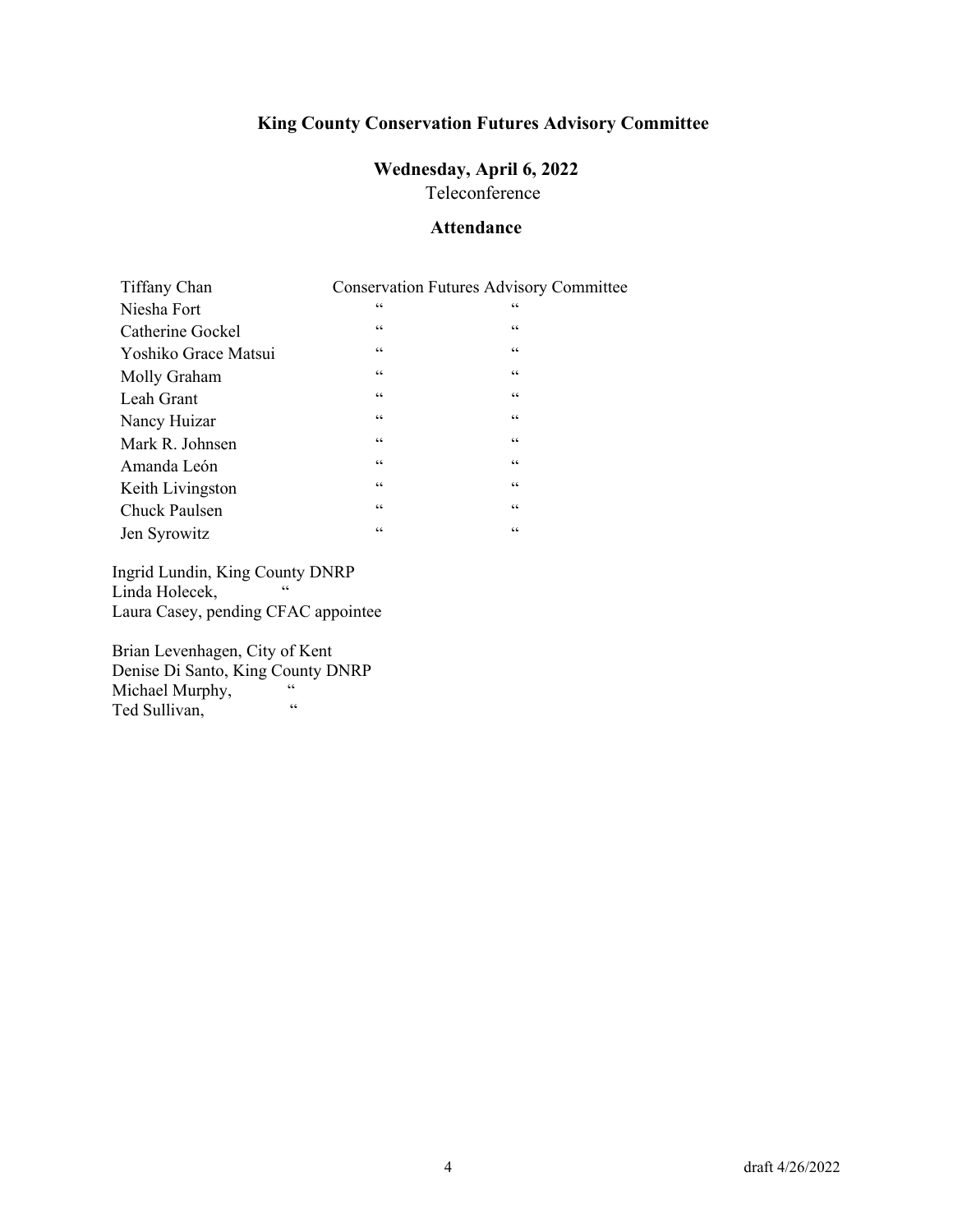# **M I N U T E S**

# **Project Review Meeting #3**

# **Saturday, April 9, 2022**  9:00 am – 12:15 pm Teleconference

1. Welcome – Mark Johnsen

Mark welcomed the group.

2. Presentations

The presentations were given in the following order, following approximately the times shown at left. Applicant presented to the Committee and answered Committee questions about the application.

| <b>Start Time</b>  | <b>Agenda Item</b>             | Agency                                     | <b>Project Name</b>                                             | Applicant                            |
|--------------------|--------------------------------|--------------------------------------------|-----------------------------------------------------------------|--------------------------------------|
| 9:00 AM            | <b>Start Meeting</b>           |                                            |                                                                 |                                      |
| 9:05 AM            | Project $#1 -$<br>Match Waiver | Federal Way                                | Hylebos Creek Conservation<br><b>Property Acquisitions</b>      | Kent Smith                           |
| 9:35 AM            | Project #2 -<br>Match Waiver   | <b>GROW</b><br>Northwest<br>(in Shoreline) | Ching Community Gardens                                         | Kathleen Lumiere<br>& Michael McNutt |
| $10:05$ AM         | Project #3 -<br>Match Waiver   | SeaTac                                     | Bow Lake Springs Wetland Park                                   | William Appleton                     |
| 10:35 AM           | Break (10 minutes)             |                                            |                                                                 |                                      |
| $10:45 \text{ AM}$ | Project #4 -<br>Match Waiver   | KC-WRIA 8/9                                | Skyway - West Hill Urban<br>Additions EEOC-Project<br>Withdrawn | David Kimmett                        |
| 10:45 AM           | Project #4 -<br>Match Waiver   | KC-WRIA 8/9                                | Skyway - West Hill Urban<br><b>Additions - KCHA</b>             | David Kimmett                        |
| $11:15$ AM         | Project #5                     | <b>KC-WRIA 7</b>                           | Mitchell Hill Forest                                            | David Kimmett                        |
| 12:05 PM           | Extra Time                     |                                            |                                                                 |                                      |

The meeting adjourned at 12:00 PM.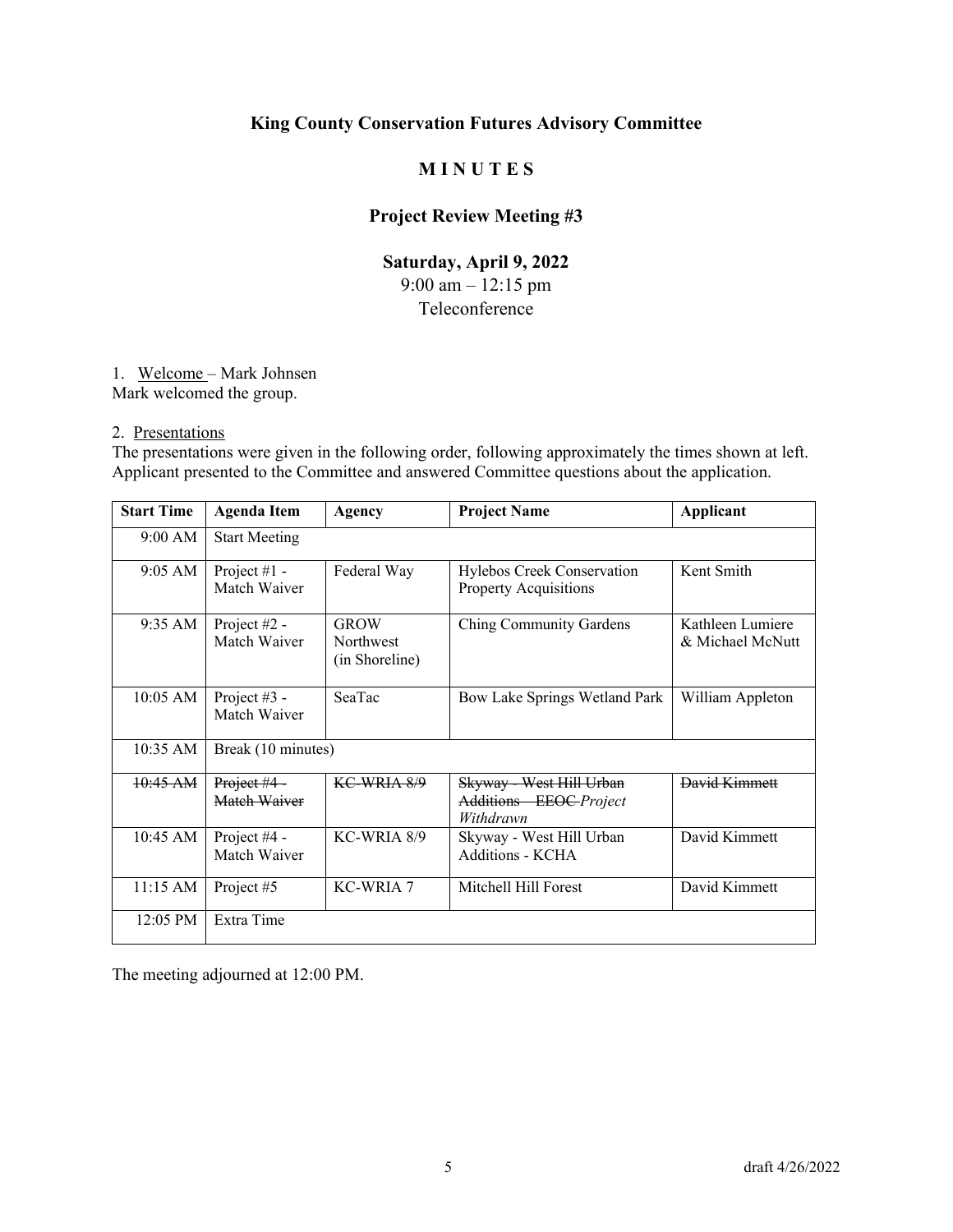# **Saturday, April 9, 2022**

Teleconference

#### **Attendance**

| Steve Abel       |                 | <b>Conservation Futures Advisory Committee</b> |
|------------------|-----------------|------------------------------------------------|
| Dre Avila        | $\zeta$ $\zeta$ | $\textsf{G}\,\textsf{G}$                       |
| Laura Casey      | 66              | $\mbox{\bf 6}$                                 |
| Catherine Gockel | $\zeta \zeta$   | $\mbox{\bf 6}$                                 |
| Molly Graham     | $\zeta \zeta$   | $\mbox{\bf 6}$                                 |
| Mark R. Johnsen  | $\zeta \zeta$   | $\mbox{\bf 6}$                                 |
| Keith Livingston | $\zeta \zeta$   | $\mbox{\bf 6}$                                 |
| Chuck Paulsen    | $\zeta \zeta$   | $\mbox{\bf 6}$                                 |
| Samuel Rapoport  | 66              | $\mbox{\bf 6}$                                 |
| Jen Syrowitz     | 66              | $\mbox{\bf 6}$                                 |

Ingrid Lundin, King County DNRP Heather Ahndan,

Sarneshea Evans Open Space Equity Cabinet Jill Kong, "

Kent Smith, Federal Way Kathleen Lumiere & Michael McNutt & Kristin Parker, GROW NW and Ching Community Gardens Londa Jacques and John Ruby from Diggin' Shoreline; Mark Canlis; Pam Ching-Bunge William Appleton, SeaTac Lawrence Ellis, SeaTac David Kimmett, King County DNRP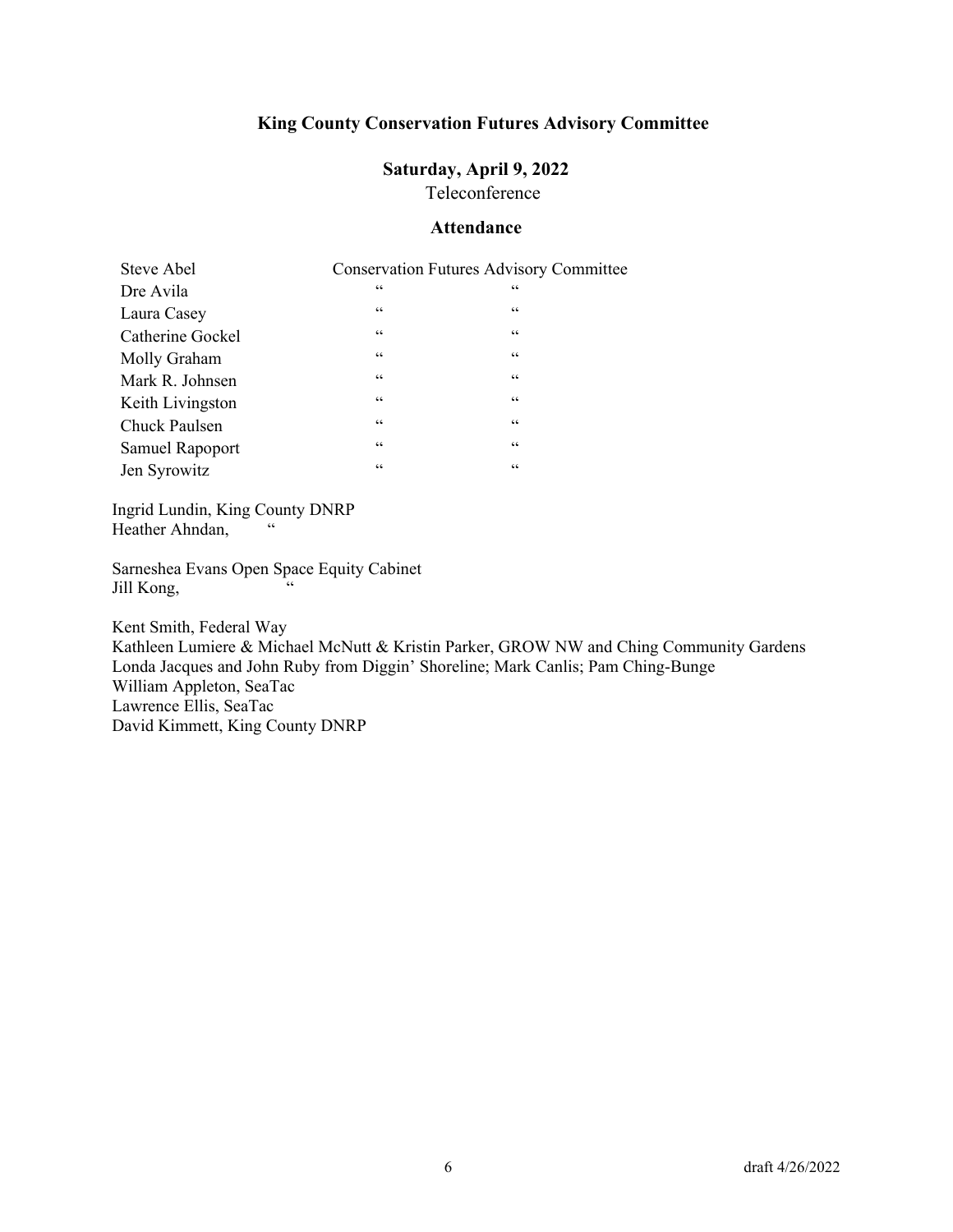# **M I N U T E S**

# **Project Review Meeting #4**

# **Thursday, April 21, 2022**   $4:00 - 6:15$  pm Teleconference

#### 1. Welcome – Mark Johnsen

Mark welcomed the group.

#### 2. Presentations

The presentations were given in the following order, following approximately the times shown at left. Applicant presented to the Committee and answered Committee questions about the application.

| <b>Start Time</b> | <b>Agenda Item</b>   | Agency           | <b>Project Name</b>                              | Applicant    |
|-------------------|----------------------|------------------|--------------------------------------------------|--------------|
| $4:00$ PM         | <b>Start Meeting</b> |                  |                                                  |              |
| 4:05 PM           | Project #1           | Shoreline        | Rotary Park Acquisition I                        | Sara Lane    |
| 4:25 PM           | Project #2           | Shoreline        | Twin Ponds 1                                     | Sara Lane    |
| 4:45 PM           | Project #3           | <b>KC-WRIA 7</b> | Middle Fork Snoqualmie Natural<br>Area Additions | Kelly Heintz |
| 5:05 PM           | Project #4           | KC-WRIA 7        | Three Forks Natural Area Additions               | Kelly Heintz |
| 5:25 PM           | Project #5           | KC-WRIA 8        | Cascade Mountains Gateway Project                | Kelly Heintz |
| 5:45 PM           | Project #6           | KC-WRIA 8        | East Fork Issaquah Creek<br>Restoration          | Judy Blanco  |
| 6:05 PM           | Extra Time           |                  |                                                  |              |

The meeting adjourned at 6:05 PM.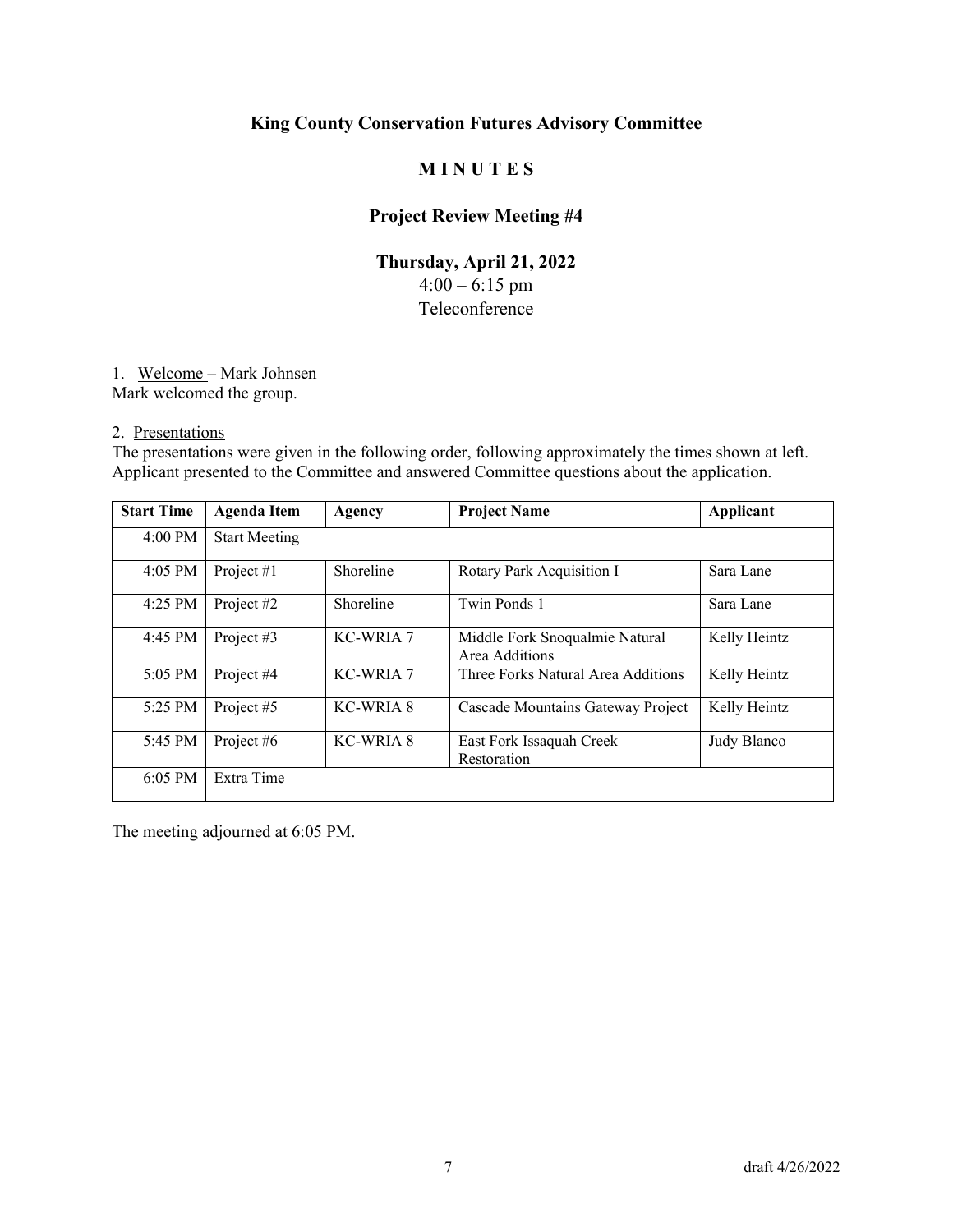# **Thursday, April 21, 2022**

Teleconference

#### **Attendance**

| Steve Abel           |                 | <b>Conservation Futures Advisory Committee</b> |
|----------------------|-----------------|------------------------------------------------|
| Dre Avila            | $\zeta$ $\zeta$ | $\mbox{\bf 6}$                                 |
| Laura Casey          | $\mbox{\bf 6}$  | $\zeta$ $\zeta$                                |
| Tiffany Chan         | $\mbox{\bf 6}$  | $\mbox{\bf 6}$                                 |
| Niesha Fort          | $\mbox{\bf 6}$  | $\mbox{\bf 6}$                                 |
| Catherine Gockel     | $\mbox{\bf 6}$  | $\mbox{\bf 6}$                                 |
| Yoshiko Grace Matsui | $\mbox{\bf 6}$  | $\mbox{\bf 6}$                                 |
| Molly Graham         | $\mbox{\bf 6}$  | $\mbox{\bf 6}$                                 |
| Leah Grant           | $\mbox{\bf 6}$  | $\mbox{\bf 6}$                                 |
| Nancy Huizar         | $\mbox{\bf 6}$  | $\mbox{\bf 6}$                                 |
| Mark R. Johnsen      | $\mbox{\bf 6}$  | $\mbox{\bf 6}$                                 |
| Amanda León          | $\mbox{\bf 6}$  | $\mbox{\bf 6}$                                 |
| Keith Livingston     | $\mbox{\bf 6}$  | $\zeta$ $\zeta$                                |
| <b>Chuck Paulsen</b> | $\mbox{\bf 6}$  | $\mbox{\bf 6}$                                 |
| Samuel Rapoport      | $\mbox{\bf 6}$  | $\mbox{\bf 6}$                                 |

Ingrid Lundin, King County DNRP Anjali Fisher,

Sara Lane, City of Shoreline Kirk Peterson, Shoreline Nathan Daum, Shoreline Nickolas Borer, Shoreline Katrina Steinley, Shoreline Kelly Heintz, King County DNRP Sam Jarrett, " Judy Blanco,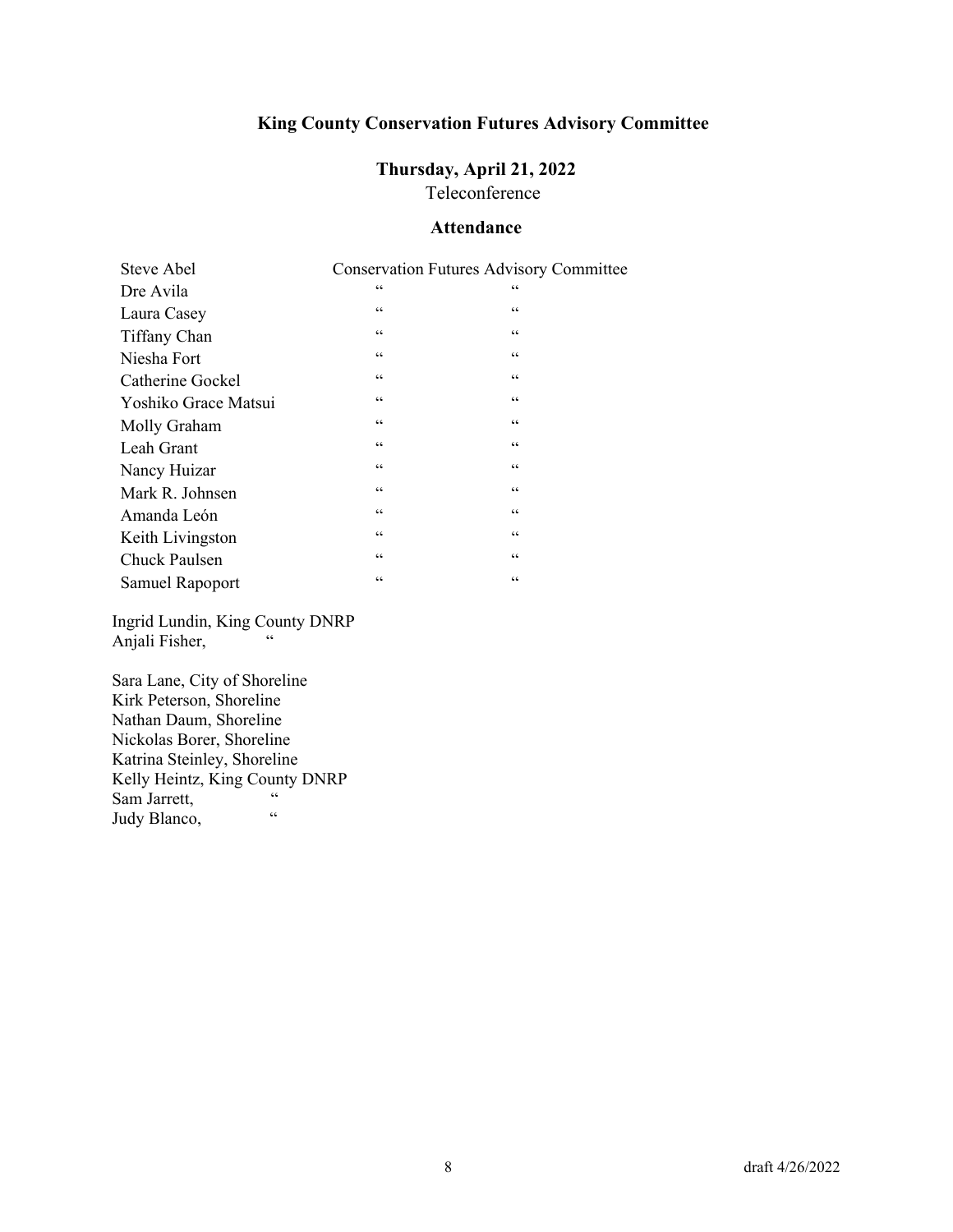# **M I N U T E S**

### **Project Review Meeting #5**

# **Saturday, April 23, 2022**  9:00 am – 12:15 pm

#### Teleconference

#### 1. Welcome – Mark Johnsen

Mark welcomed the group.

#### 2. Presentations

The presentations were given in the following order, following approximately the times shown at left. Applicant presented to the Committee and answered Committee questions about the application.

| <b>Start Time</b>  | <b>Agenda Item</b>   | <b>Agency</b>                                       | <b>Project Name</b>                                | <b>Applicant</b> |
|--------------------|----------------------|-----------------------------------------------------|----------------------------------------------------|------------------|
| 9:00 AM            | <b>Start Meeting</b> |                                                     |                                                    |                  |
| 9:05 AM            | Project #1           | Issaquah                                            | Weymouth Acquisition - Issaquah<br>Creek Waterways | Jennifer Fink    |
| 9:25 AM            | Project #2           | Washington<br><b>Farmland Trust</b><br>(in Tukwila) | Deutsch Urban Farm                                 | Nate Lewis       |
| $9:45 \text{ AM}$  | Project #3           | KC-Vashon                                           | Vashon Creeks and Estuaries                        | Greg Rabourn     |
| 10:05 AM           | Project #4           | KC-Vashon                                           | Vashon Marine Shoreline                            | Greg Rabourn     |
| 10:25 AM           | Break (10 minutes)   |                                                     |                                                    |                  |
| $10:35 \text{ AM}$ | Project #5           | KC-Vashon                                           | Island Center Forest Additions                     | David Kimmett    |
| 10:55 AM           | Project #6           | KC-Vashon                                           | Manzanita Natural Area Additions                   | David Kimmett    |
| 11:15 AM           | Project #7           | KC-Vashon                                           | Neill Point Natural Area -<br>Morningside Farm     | David Kimmett    |
| $11:35 \text{ AM}$ | Project #8           | KC-WRIA 8 and<br>Kirkland                           | <b>Big Finn Hill Park Additions</b>                | Sarah Brandt     |
| 11:35 AM           | Extra Time           |                                                     |                                                    |                  |

#### 3. Scope Addition: Vashon Creeks & Estuaries

Greg Rabourn presented a scope addition to include two parcels in the scope of his existing Vashon Creeks & Estuaries awards (Shinglemill Creek parcel 044900-0010 and Raab's Lagoon parcel 387440- 0240). The Committee approved the scope addition.

4. Scope Addition: Vashon Marine Shoreline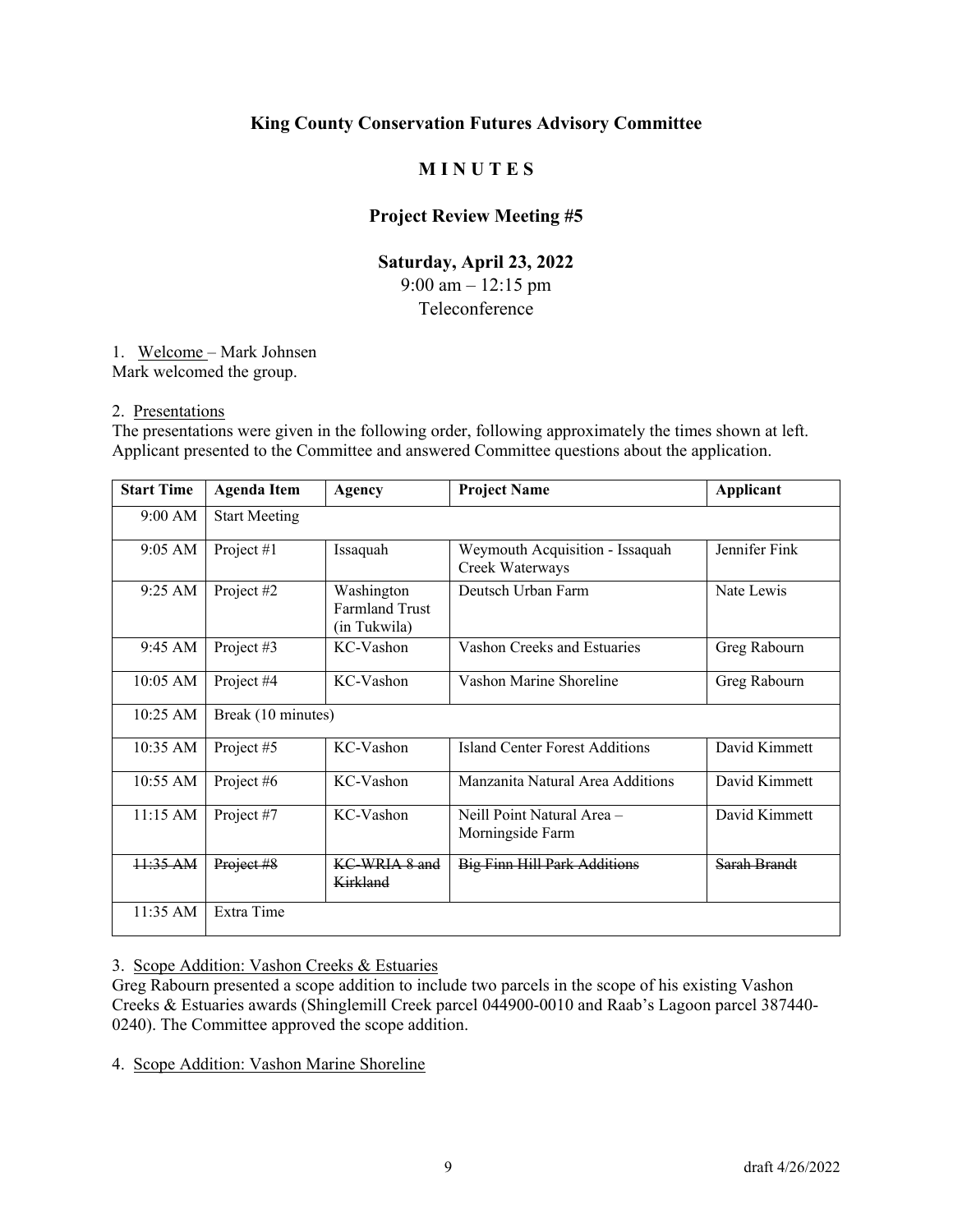Greg Rabourn presented a scope clarification to prioritize seven parcels in the scope of his existing Vashon Marine Shoreline awards (Big Beach/Lost Lake: 252202-9084, -9048; Northilla/Piner Point: 617580-0405, -0395, -0390, -0360, -0995). The Committee approved the scope clarification.

The meeting adjourned at 12:25 PM.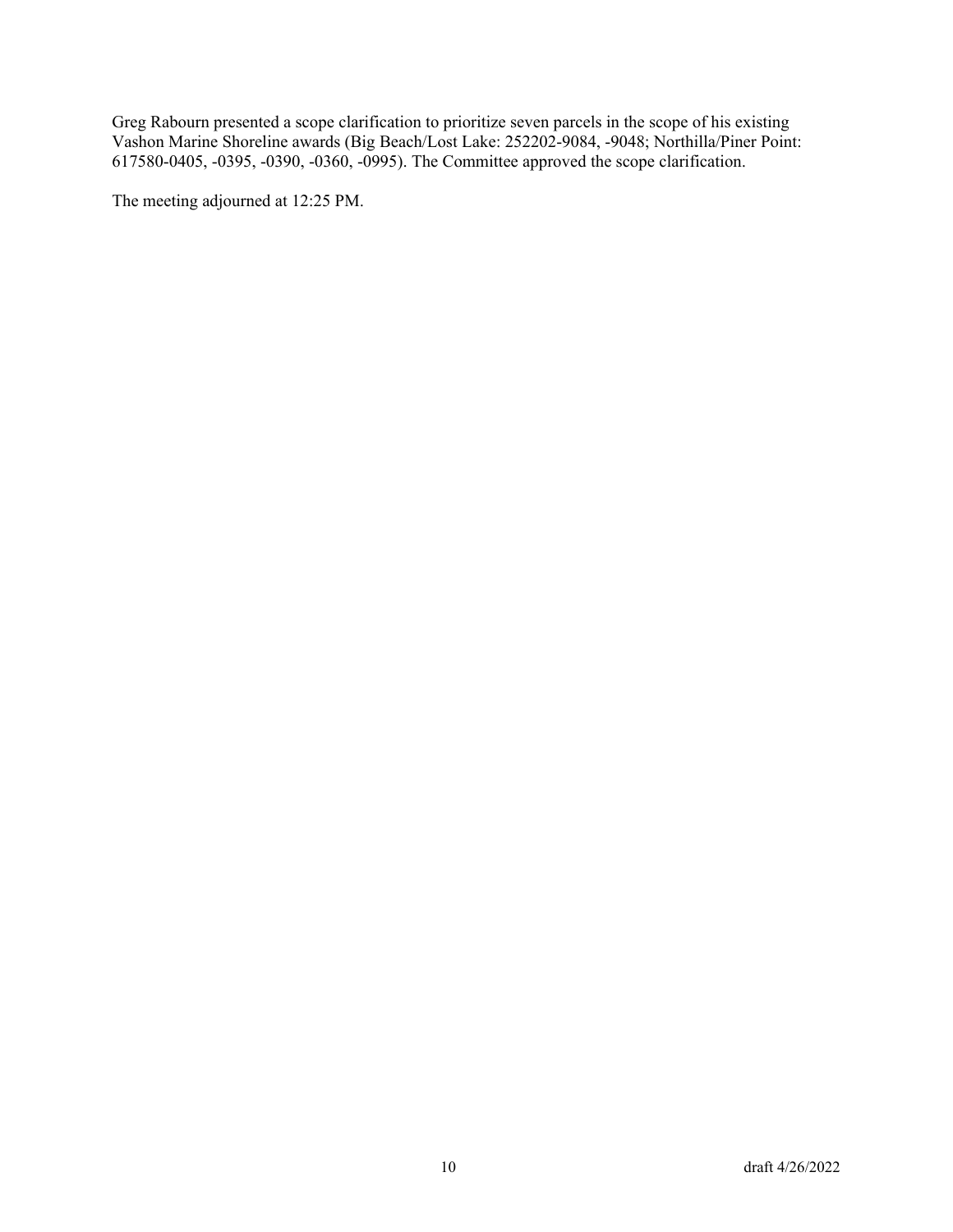#### **Saturday, April 23, 2022** Teleconference

#### **Attendance**

| Steve Abel             |                 | <b>Conservation Futures Advisory Committee</b> |
|------------------------|-----------------|------------------------------------------------|
| Dre Avila              | $\zeta$ $\zeta$ | 66                                             |
| Laura Casey            | $\mbox{\bf 6}$  | $\mbox{\bf 6}$                                 |
| Tiffany Chan           | $\zeta$ $\zeta$ | $\zeta$ $\zeta$                                |
| Niesha Fort            | $\mbox{\bf 6}$  | $\mbox{\bf 6}$                                 |
| Catherine Gockel       | $\mbox{\bf 6}$  | $\mbox{\bf 6}$                                 |
| Molly Graham           | $\mbox{\bf 6}$  | $\mbox{\bf 6}$                                 |
| Leah Grant             | $\zeta$ $\zeta$ | $\zeta$ $\zeta$                                |
| Nancy Huizar           | $\mbox{\bf 6}$  | $\mbox{\bf 6}$                                 |
| Mark R. Johnsen        | $\mbox{\bf 6}$  | $\mbox{\bf 6}$                                 |
| Amanda León            | $\mbox{\bf 6}$  | $\mbox{\bf 6}$                                 |
| Keith Livingston       | $\mbox{\bf 6}$  | 66                                             |
| Chuck Paulsen          | $\mbox{\bf 6}$  | $\mbox{\bf 6}$                                 |
| <b>Samuel Rapoport</b> | $\mbox{\bf 6}$  | $\mbox{\bf 6}$                                 |
| Jen Syrowitz           | $\mbox{\bf 6}$  | $\mbox{\bf 6}$                                 |

Ingrid Lundin, King County DNRP Anjali Fisher,

Jennifer Fink, City of Issaquah Nate Lewis, Washington Farmland Trust Greg Rabourn, King County DNRP David Kimmett, King County DNRP Tom Dean, Vashon Maury Island Land Trust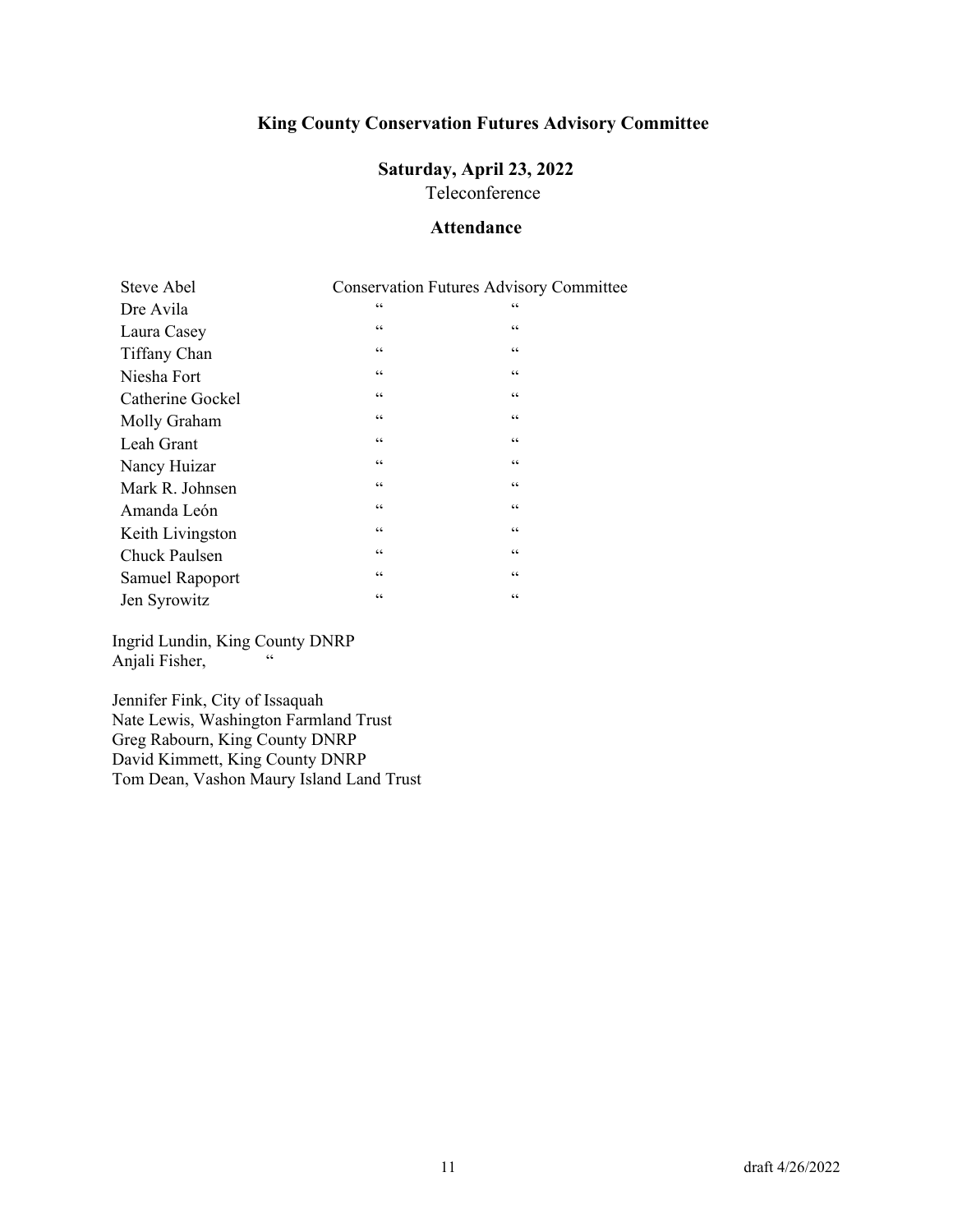# **M I N U T E S**

# **Project Review Meeting #6**

# **Tuesday, April 26, 2022**  3:30 – 6:00 PM Teleconference

#### 1. Welcome – Mark Johnsen

Mark welcomed the group.

#### 2. Presentations

The presentations were given in the following order, following approximately the times shown at left. Applicant presented to the Committee and answered Committee questions about the application.

| <b>Start Time</b> | <b>Agenda Item</b>            | Agency    | <b>Project Name</b>              | Applicant    |
|-------------------|-------------------------------|-----------|----------------------------------|--------------|
| 3:30 PM           | <b>Start Meeting</b>          |           |                                  |              |
| 3:35 PM           | Project #1                    | KC-WRIA 9 | <b>Black Diamond Open Space</b>  | Daphne Payne |
| $3:55$ PM         | Project #2                    | KC-WRIA 9 | Keevie Lake                      | Daphne Payne |
| $4:15$ PM         | Project #3                    | KC-WRIA 9 | Soos Creek Park / Molasses Creek | Daphne Payne |
| 4:35 PM           | Project #4                    | KC-WRIA 9 | Sweeney Pond                     | Daphne Payne |
| $4:55$ PM         | Break (5 minutes) - if needed |           |                                  |              |
| 4:55 PM           | Project #5                    | KC-WRIA 9 | Green River Gorge - Deep Lake    | Josh Kahan   |
| 5:15 PM           | Project #6                    | KC-WRIA 9 | Green River/Newaukum Creek       | Josh Kahan   |
| 5:35 PM           | Project #7                    | KC-WRIA 9 | Soos Creek                       | Josh Kahan   |
| 5:55 PM           | Extra Time                    |           |                                  |              |

The meeting adjourned at 5:40 PM.